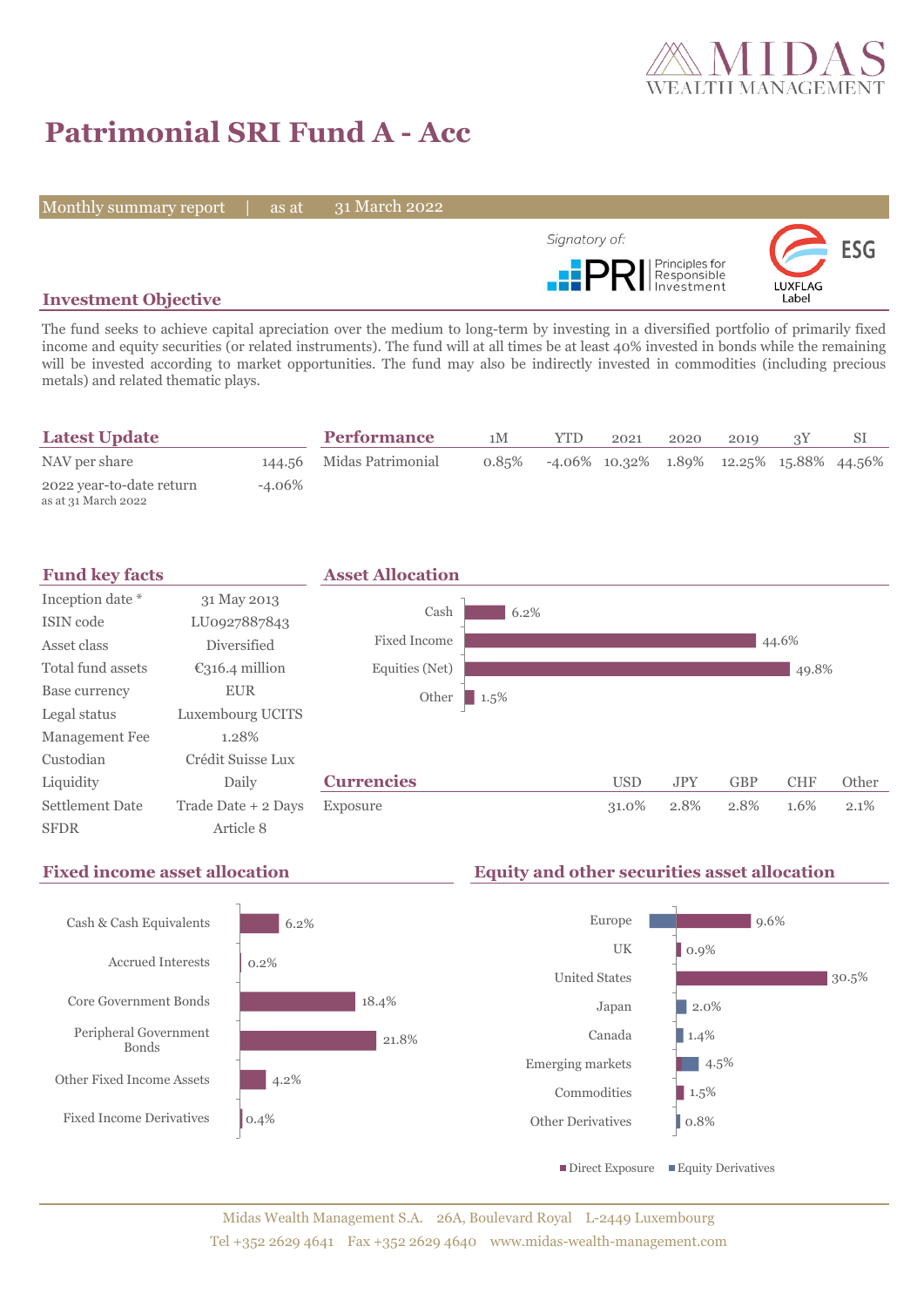

# **Patrimonial SRI Fund A - Acc**

Monthly summary report | as at

31 March 2022

| Top 10 fixed income holdings          | Rating       | Weight  | <b>Fixed income rating breakdown</b> |
|---------------------------------------|--------------|---------|--------------------------------------|
| SPANISH GOV'T: SPGB 0.4 04/30/22      | $BBB+$       | 4.7%    |                                      |
| HELLENIC REPUBLI : GGB 4 3/8 08/01/22 | $BB-$        | $4.3\%$ | AAA<br>20.9%                         |
| BTPS: BTPS 1 07/15/22                 | BBB-         | 3.5%    | AA<br>10.1%                          |
| BTPS: BTPS 0.35 02/01/25              | BBB-         | 2.8%    | 8.9%<br>А                            |
| ABSOLUTE SECURED: ABTSEC 4 01/15/25   | NR.          | 2.6%    | <b>BBB</b><br>39.4%                  |
| BUNDESSCHATZANW: BKO o 06/16/23       | AAA          | 2.5%    | BB<br>9.7%                           |
| FRANCE O.A.T.: FRTR 0 02/25/24        | NR.          | 2.2%    | B<br>$0.0\%$                         |
| SPANISH GOV'T: SPGB o 01/31/26        | $BBB+$       | 2.1%    | <b>CCC</b><br>$0.0\%$                |
| IRISH GOVT: IRISH 1 05/15/26          | $\mathbf{A}$ | 1.8%    | <b>NR</b>                            |
| EUROPEAN INVT BK : EIB 0 3/8 07/16/25 | AAA          | 1.6%    | 10.9%                                |

| Top 10 equity holdings         | Sector                        | Weight  |
|--------------------------------|-------------------------------|---------|
| <b>BROADCOM INC</b>            | <b>Information Technology</b> | 3.7%    |
| <b>MICROSOFT CORP</b>          | <b>Information Technology</b> | $3.0\%$ |
| AMAZON.COM INC                 | <b>Consumer Discretionary</b> | 2.5%    |
| UNITEDHEALTH GROUP INC         | Health Care                   | 2.5%    |
| <b>APPLE INC</b>               | <b>Information Technology</b> | $2.3\%$ |
| <b>IOVIA HOLDINGS INC</b>      | <b>Health Care</b>            | 2.1%    |
| <b>SHELL PLC</b>               | Energy                        | 1.9%    |
| <b>MARVELL TECHNOLOGIES</b>    | <b>Information Technology</b> | 1.8%    |
| <b>FREY</b>                    | Real Estate                   | 1.6%    |
| <b>JPMORGAN CHASE &amp; CO</b> | Financials                    | 1.6%    |

## **Equity sector breakdown**

| <b>Consumer Discretionary</b><br><b>Consumer Staples</b><br>Energy<br>Financials | 10.8%<br>4.9%<br>6.5%<br>10.7% |       |
|----------------------------------------------------------------------------------|--------------------------------|-------|
| Health Care                                                                      | 15.8%                          |       |
| <b>Information Technology</b>                                                    |                                | 30.5% |
| Industrials                                                                      | 5.1%                           |       |
| Materials                                                                        | 2.6%                           |       |
| <b>Communication Services</b>                                                    | 8.5%                           |       |
| <b>Utilities</b>                                                                 | $0.0\%$                        |       |
| <b>Real Estate</b>                                                               | 4.7%                           |       |

## **Thematics breakdown Top other holdings**



| <b>ETFS PHYSICAL GOLD</b>                    | 1.5% |
|----------------------------------------------|------|
| iShares EURO STOXX Banks 30-15 UCITS ET 1.1% |      |

### **ESG Ratings**

Breakdown of holdings (datasource: Thomson Reuters, ISS)